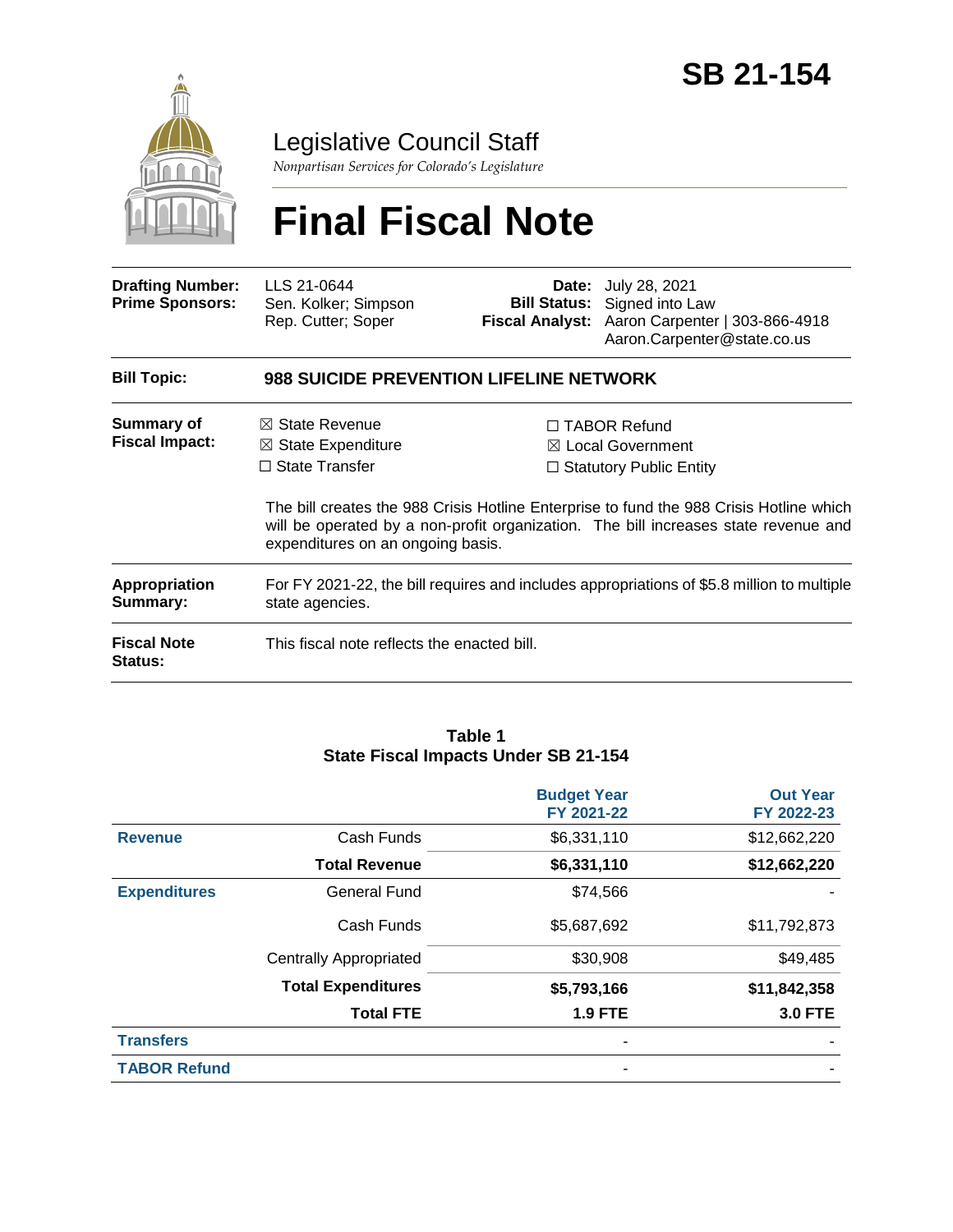Page 2

## **Summary of Legislation**

The bill creates the 988 Crisis Hotline Enterprise (the enterprise) in the Department of Human Services (DHS). The enterprise will be governed by a board of directors appointed by the governor. The enterprise must:

- impose a 988 surcharge and a prepaid wireless 988 charge;
- fund the 988 crisis hotline;
- work with third parties to provide crisis outreach, stabilization, and acute care;
- authorize and issue revenue bonds payable from the newly created 988 Crisis Hotline Cash Fund; and
- adopt, amend, or repeal policies to regulate its affairs.

**988 Crisis Hotline.** By July 1, 2022, the enterprise must fund a nonprofit to provide intervention services and crisis care coordination for individuals calling 988. The nonprofit must:

- have an active agreement with the national 988 hotline;
- meet national suicide lifeline requirement guidelines;
- deploy mobile response units and co-responder programs; and
- coordinate access to walk-in centers; and provide follow up services.

The enterprise must also collaborate with the National Suicide Prevention Lifeline and Veterans Crisis Line for consistent public messaging. The enterprise must work with the state's 988 planning committee to determine how the 988 crisis hotline will interact with the existing crisis hotline in the DHS. Beginning January 1, 2023, the DHS must report on the usage of the 988 crisis hotline and the services provided to the federal Substance Abuse and Mental Health Services Administration, and information on expenditures from the cash fund to the Federal Communications Commission (FCC). Finally, the DHS will include reporting on the 988 Crisis Hotline Center in its SMART Act hearings

**988 Cash Fund and surcharges.** The bill creates the 988 Crisis Hotline Cash Fund. The fund will contain money from a surcharge imposed on phone service users and a charge on prepaid wireless phones. The 988 phone service surcharge must be set by the enterprise in collaboration with the Public Utilities Commission (PUC) by October 1, 2021, and calculated based on the cost of the services received by telephone service users. The surcharge takes effect January 1, 2022. In addition, the enterprise in collaboration with the PUC must set a Prepaid Wireless 988 Charge by October 1, 2021, on reach retail transaction for a prepaid wireless phone. The charge takes effect January 1, 2022, and cannot exceed \$0.30 per transaction. The amount of the charge must be calculated to meet the needs of the enterprise. The enterprise and the PUC will update the fee annually.

## **Background**

On July 16, 2020, the FCC adopted rules to establish a three-digit phone number (988) for Americans in crisis to connect with suicide prevention and mental health resources. The rules require phone service providers by July 16, 2022, to direct 988 calls to the existing National Suicide Prevention Lifeline (1-800-273-8255).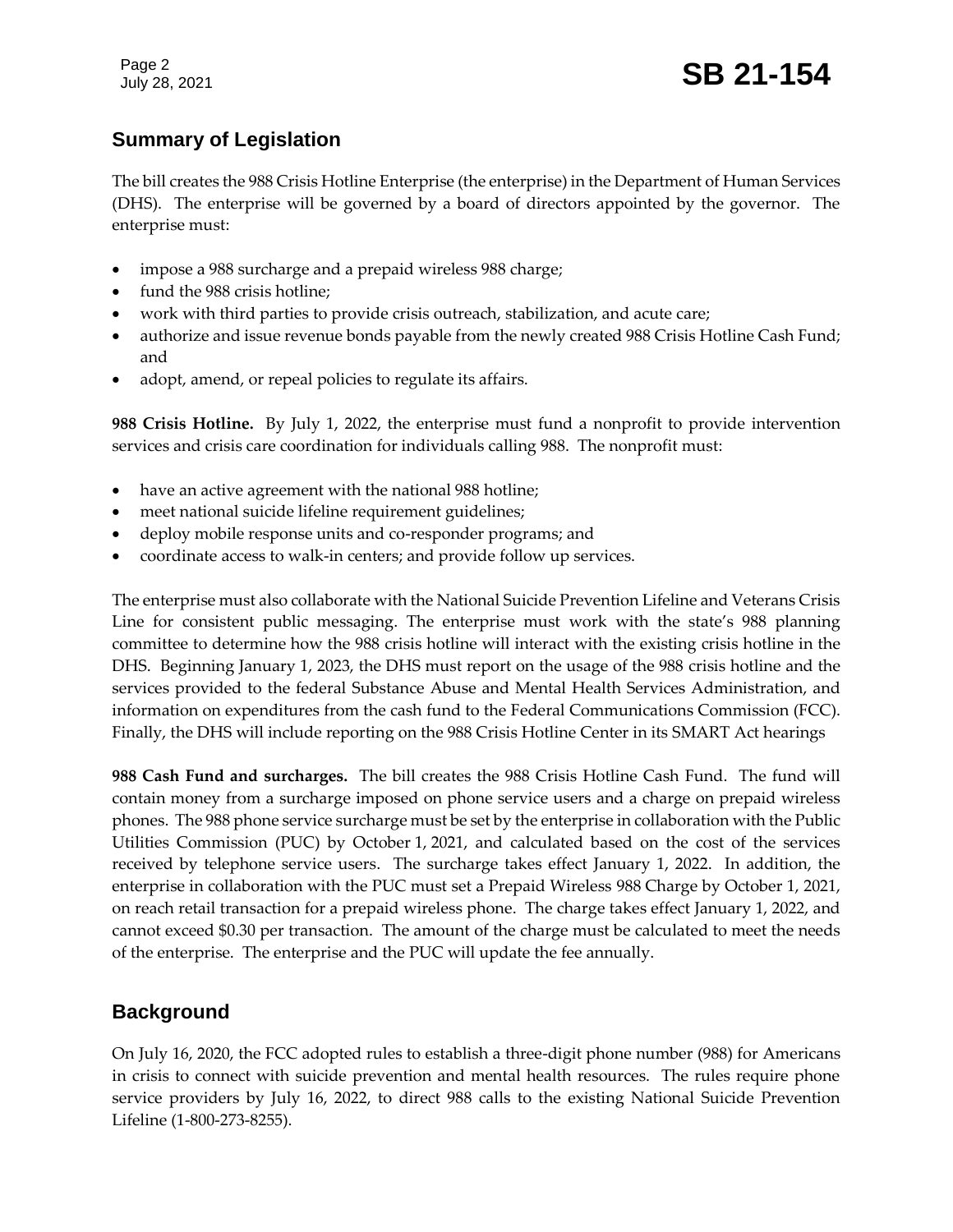Colorado currently operates the Colorado Crisis Services Hotline (1-844-493-8255), which is a 24-hour crisis telephone line. While distinct from the National Suicide Prevention Lifeline, the Office of Behavioral Health (OBH) in the DHS does provide resources to respond to cases reported to the National Suicide Prevention Lifeline. In addition, both the National Suicide Prevention Lifeline and Colorado Crisis Services are answered by the same call center. Currently, the OBH has a budget of \$5.3 million from both General Fund and federal funds for these calls.

## **Assumptions**

Based on methodology provided by the federal 988 vendor, the 988 number will receive approximately 500,000 calls in FY 2022-23.

## **State Revenue**

The bill will increase revenue by \$6.3 million in FY 2021-22 and \$12.7 million in FY 2022-23 to the 988 Crisis Hotline Cash Fund from the surcharge imposed on phone service users and the charge on prepaid wireless phones.

**Fee impact on 988 Surcharge and Prepaid Wireless Phone Charge.** Colorado law requires legislative service agency review of measures which create or increase any fee collected by a state agency. These fee amounts are estimates only, actual fees will be set administratively by the enterprise based on cash fund balance, estimated program costs, and the estimated number of phones subject to the fee. It should be noted that the fee can only be changed on January 1. The table below identifies the fee impact of this bill.

#### **Table 2 Fee Impact on SB 21-154**

| <b>Fiscal Year</b> | <b>Type of Fee</b>          | <b>Proposed</b><br>Fee | <b>Number</b><br><b>Affected</b> | <b>Months</b> | <b>Total Fee</b><br><b>Impact</b> |
|--------------------|-----------------------------|------------------------|----------------------------------|---------------|-----------------------------------|
| FY 2021-22         | 988 Surcharge               | \$0.15                 | 5,800,000                        | 6             | \$5,220,000                       |
|                    | 988 Prepaid Wireless Charge | \$0.26                 | 712,250                          | 6             | \$1,111,110                       |
|                    | <b>FY 2021-22 Total</b>     |                        |                                  |               | \$6,331,110                       |
|                    | 988 Surcharge               | \$0.15                 | 5,800,000                        | 12            | \$10,440,000                      |
| FY 2022-23         | 988 Prepaid Wireless Charge | \$0.26                 | 712,250                          | 12            | \$2,222,220                       |
|                    | <b>FY 2022-23 Total</b>     |                        |                                  |               | \$12,662,220                      |

**988 Surcharge.** Beginning January 1, 2022, the bill will increase revenue to the 988 Crisis Hotline Cash Fund. The fiscal note assumes that the surcharge will apply to around 5.8 million telephone users per month. For purposes of the fiscal note, the fee is shown at a level to remain constant and to cover the total costs from the current FY 2021-22 through FY 2023-24.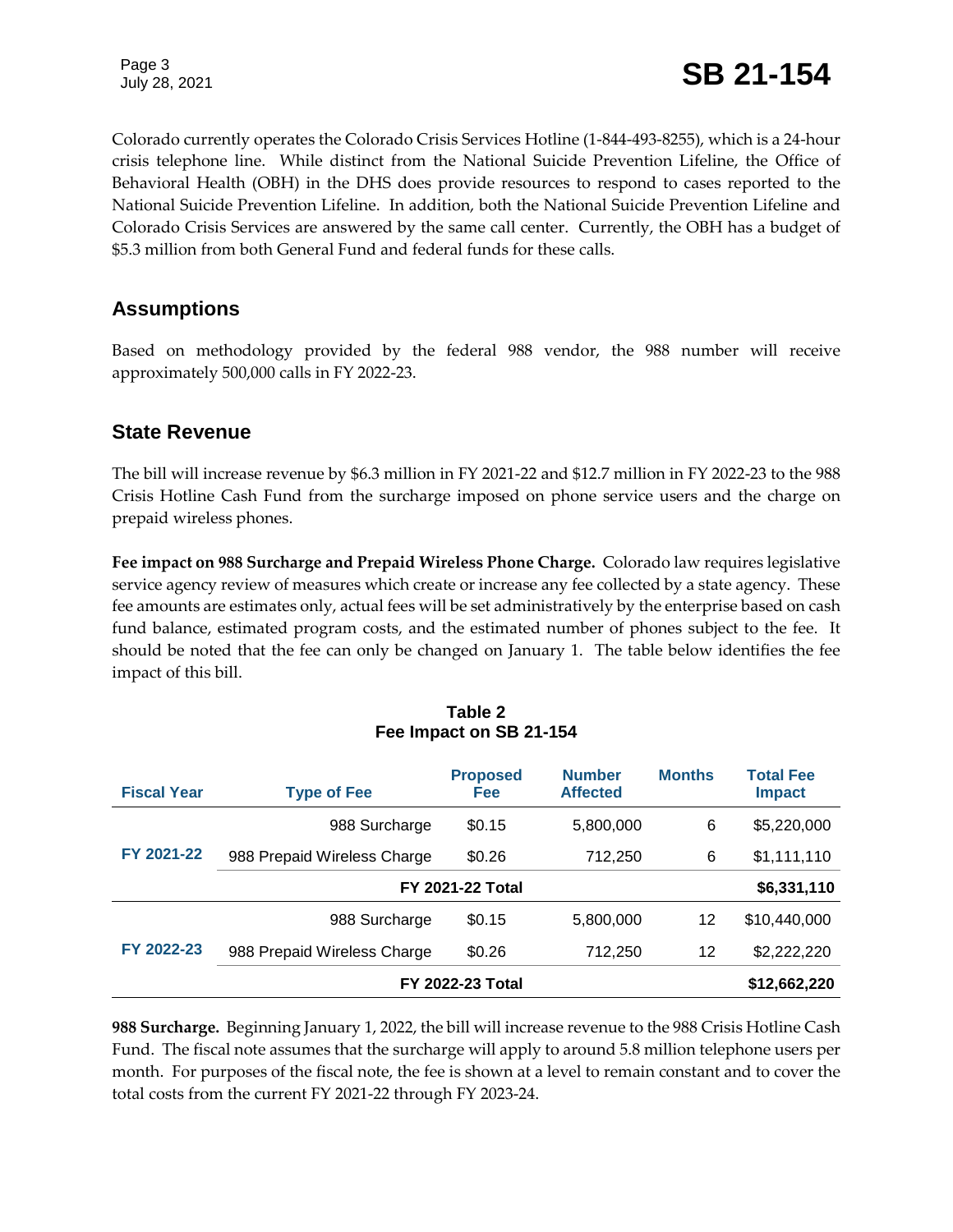Page 4

July 28, 2021 **SB 21-154** 

**Prepaid Wireless Phone Charge.** Beginning January 1, 2022, the bill will increase 988 Crisis Hotline Cash Fund revenue from the prepaid wireless charge. The fiscal note assumes that the charge will apply to 712,250 transactions per month. For purposes of the fiscal note, the fee is shown at a level to remain constant and to cover the total costs from January 1, 2022, through FY 2023-24.

## **State Expenditures**

The bill will increase expenditures by \$5.8 million in FY 2021-22 and \$11.8 million in FY 2022-23, from the General Fund and 988 Crisis Hotline Cash Fund as shown in Table 3 and described below.

| <b>Cost Components</b>                    |                  | FY 2021-22     | FY 2022-23     |
|-------------------------------------------|------------------|----------------|----------------|
| <b>Department of Human Services</b>       |                  |                |                |
| <b>Personal Services</b>                  |                  | \$131,602      | \$215,350      |
| <b>Operating Expenses</b>                 |                  | \$2,565        | \$4,050        |
| <b>Capital Outlay Costs</b>               |                  | \$18,600       |                |
| <b>Mobile Response Units</b>              |                  |                | \$2,070,320    |
| 988 Contract                              |                  | \$5,234,925    | \$9,201,553    |
| 988 Public Awareness                      |                  | \$300,000      | \$300,000      |
| Centrally Appropriated Costs <sup>1</sup> |                  | \$30,908       | \$49,485       |
| FTE - Personal Services                   |                  | 1.9 FTE        | 2.0 FTE        |
| <b>DHS Subtotal</b>                       |                  | \$5,718,600    | \$11,840,758   |
| <b>Department of Revenue</b>              |                  |                |                |
| <b>Computer Programming</b>               |                  | \$45,000       |                |
| Contractor                                |                  | \$27,600       | \$1,600        |
| Forms Update                              |                  | \$1,966        |                |
| <b>DOR Subtotal</b>                       |                  | \$74,566       | \$1,600        |
|                                           | <b>Total</b>     | \$5,793,166    | \$11,842,358   |
|                                           | <b>Total FTE</b> | <b>1.9 FTE</b> | <b>3.0 FTE</b> |

#### **Table 3 Expenditures Under SB 21-154**

<sup>1</sup>*Centrally appropriated costs are not included in the bill's appropriation.*

**Department of Human Services.** The DHS will have an increase in expenditures of \$5.7 million and 1.9 FTE in FY 2021-22 and \$11.8 million in FY 2022-23 and 3.0 FTE from the 988 Surcharge Cash Fund. These costs are detailed below.

*Staffing costs.*The DHS will require a total of 3.0 FTE. Of that amount, 2.0 FTE is required to manage and oversee the program and the increase in calls, to collect and report data, and to coordinate public messaging with the national 988 hotline and Veterans Crisis Hotline. Since the enterprise will be an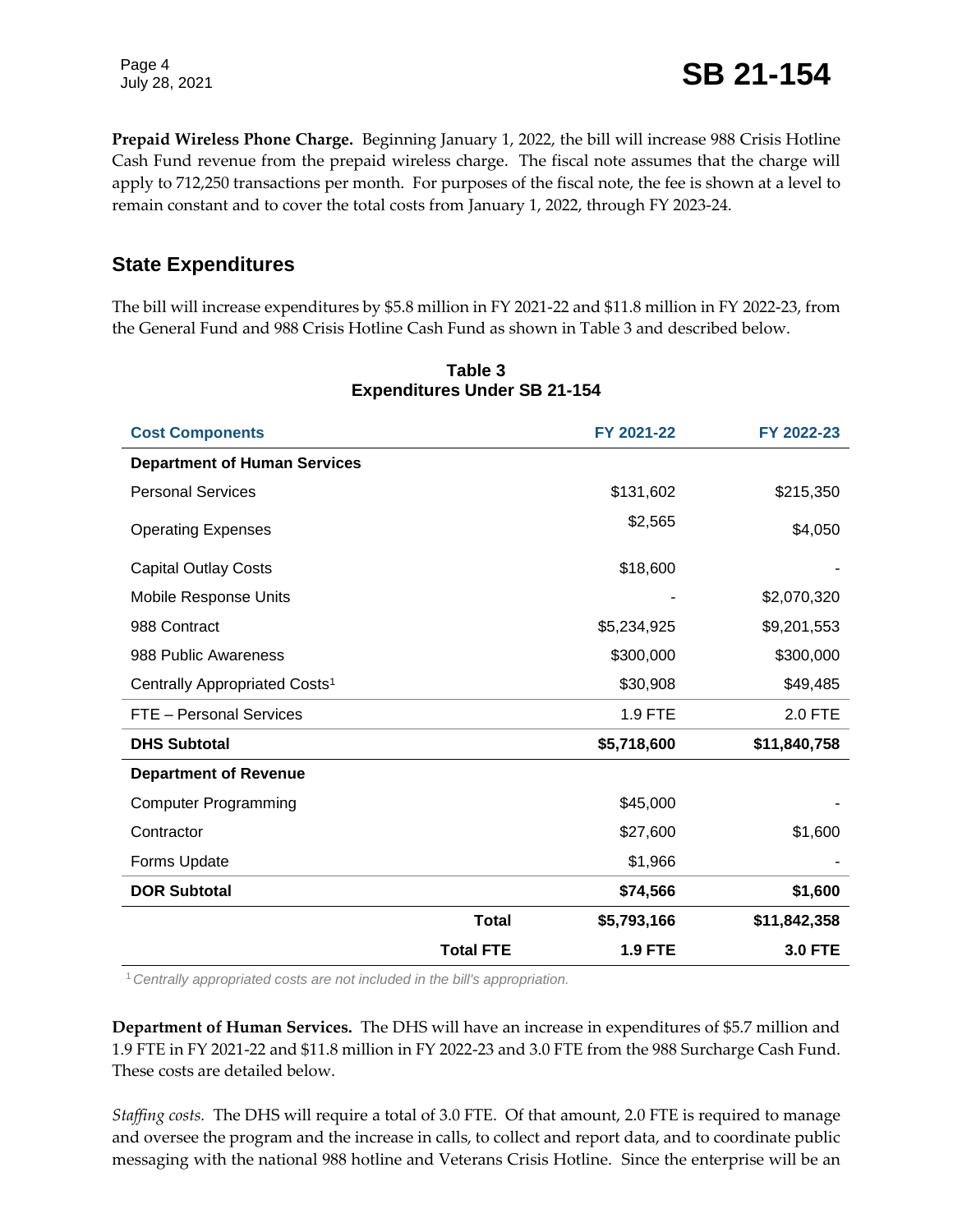independent entity within the DHS, an additional 1.0 Contractor Administrator FTE is required to provide accounting services, monitor and administer contracts, and to oversee the business operations of the enterprise. Costs for each FTE are shown in Table 3 and include personal services costs, operating expenses, and capital outlay costs. Costs in FY 2021-22 are prorated for an October 1, 2021, start date, except that the contractor administrator will start March 1, 2021.

*988 hotline.* The bill will increase cash fund expenditures by \$5.2 million in FY 2021-22 and \$9.2 million in FY 2022-23 to contract with a nonprofit to run the 988 hotline. In addition, the fiscal note assumes an increased staffing ratio is required in order to meet the required mandates of the national 988 vendor. For the increase in costs, the fiscal note subtracts the current Colorado Crisis Services contract of \$5.3 million per year from the estimated total cost.

*Mobile response units.*Expenditures in the DHS will increase to deploy mobile crisis units that will be available to respond to certain callers of the 988 hotline. The fiscal note assumes that four units will be required in order to provide 24 hour a day, 7-day a week coverage. Each unit is estimated to cost \$517,580 per year.

*Public awareness campaign.*Starting in FY 2021-22, costs will increase by \$300,000 a year to conduct a public awareness campaign for the new 988 program. Costs are based on the current campaign program for the Colorado Crisis Services Hotline.

**Department of Revenue.** The department will have an increase of \$74,566 in General Fund expenditures in FY 2021-22 and an increase of \$1,600 in FY 2022-23 from the 988 Surcharge Cash Fund as shown below.

*Gen Tax programing and testing.*To collect the prepaid wireless charge the DOR will program, test, and update database fields in the GenTax software system. Programming costs are estimated at 200 hours of contract programming at a rate of \$225 per hour. Costs for testing at the department are estimated at 596 hours of Tax Audit and Compliance contract testing at a rate of \$35 per hour and 204 hours of User Acceptance Testing at \$25.20 per hour.

Expenditures in the Office of Research and Analysis are required for changes in the related GenTax reports so that the department can access and document tax statistics related to the new tax policy. These costs are estimated at 50 hours for data management and reporting at \$32 per hour. Costs in FY 2021-22 require funding from the General Fund as these changes must be implemented before the prepaid wireless phone charge can be collected. Costs in future years will be paid from the 988 Surcharge Cash Fund.

*Tax form updates.* In FY 2021-22 only, the bill will require a one-time update in forms for the new 988 prepaid wireless phone charge, estimated at \$1,966. This amount will be reappropriated from the DOR to the Department of Personnel and Administration.

**Public Utilities Commission.** Starting in FY 2021-22, workload in the PUC will increase to set the 988 Surcharge and the Prepaid Wireless phone charge. The fiscal note assumes this workload can be accomplished within existing resources.